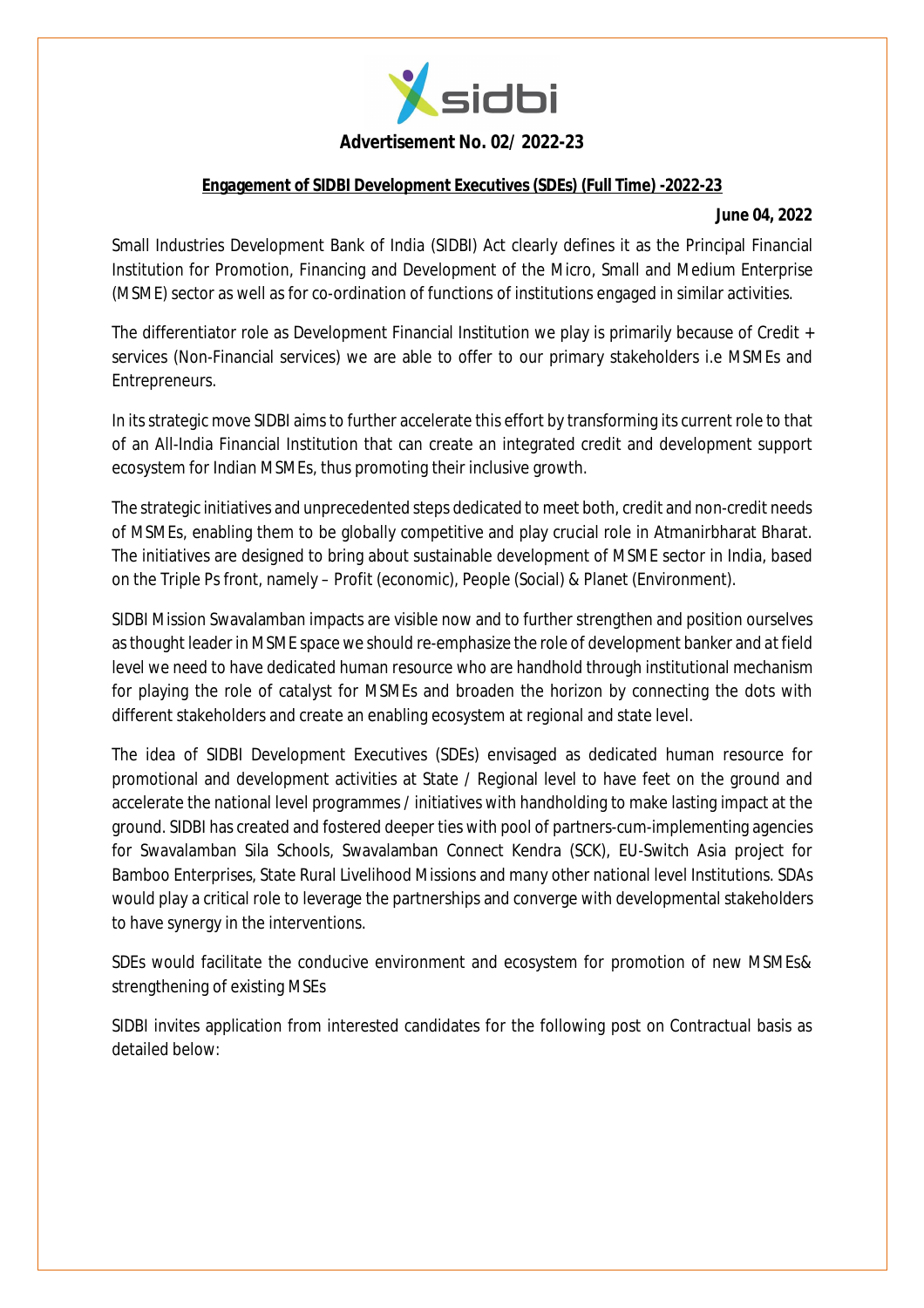# **SIDBI Development Executives**

| S.No.     | <b>Particulars</b>                                       |                      | <b>Details</b>                      |                                                                                                                                              |                                                                                                                                                                                                                                                                                                                                                                                                                                                                                                                                                                                                |  |  |
|-----------|----------------------------------------------------------|----------------------|-------------------------------------|----------------------------------------------------------------------------------------------------------------------------------------------|------------------------------------------------------------------------------------------------------------------------------------------------------------------------------------------------------------------------------------------------------------------------------------------------------------------------------------------------------------------------------------------------------------------------------------------------------------------------------------------------------------------------------------------------------------------------------------------------|--|--|
| А.        | Name of the Post                                         |                      | <b>SIDBI Development Executives</b> |                                                                                                                                              |                                                                                                                                                                                                                                                                                                                                                                                                                                                                                                                                                                                                |  |  |
| <b>B.</b> | <b>Type of the Post</b>                                  |                      | Contractual on full time basis.     |                                                                                                                                              |                                                                                                                                                                                                                                                                                                                                                                                                                                                                                                                                                                                                |  |  |
| C.        | <b>No. of Posts</b>                                      |                      | 25 (Twenty Five)                    |                                                                                                                                              |                                                                                                                                                                                                                                                                                                                                                                                                                                                                                                                                                                                                |  |  |
| D.        | <b>Place of Posting</b>                                  |                      |                                     |                                                                                                                                              |                                                                                                                                                                                                                                                                                                                                                                                                                                                                                                                                                                                                |  |  |
|           | Sr No                                                    | <b>State</b>         |                                     | <b>Positions</b>                                                                                                                             |                                                                                                                                                                                                                                                                                                                                                                                                                                                                                                                                                                                                |  |  |
|           | 1                                                        | <b>Uttar Pradesh</b> |                                     | $\overline{2}$                                                                                                                               |                                                                                                                                                                                                                                                                                                                                                                                                                                                                                                                                                                                                |  |  |
|           | $\overline{2}$                                           | <b>Bihar</b>         |                                     | 1                                                                                                                                            |                                                                                                                                                                                                                                                                                                                                                                                                                                                                                                                                                                                                |  |  |
|           | 3                                                        | Jharkhand            |                                     | 1                                                                                                                                            |                                                                                                                                                                                                                                                                                                                                                                                                                                                                                                                                                                                                |  |  |
|           | $\overline{4}$                                           | Odisha               |                                     | 1                                                                                                                                            |                                                                                                                                                                                                                                                                                                                                                                                                                                                                                                                                                                                                |  |  |
|           | 5                                                        | Telangana            |                                     | 1                                                                                                                                            |                                                                                                                                                                                                                                                                                                                                                                                                                                                                                                                                                                                                |  |  |
|           | 6                                                        | <b>MP</b>            |                                     | 1                                                                                                                                            |                                                                                                                                                                                                                                                                                                                                                                                                                                                                                                                                                                                                |  |  |
|           | $\overline{7}$                                           | Chhattisgarh         |                                     | 1                                                                                                                                            |                                                                                                                                                                                                                                                                                                                                                                                                                                                                                                                                                                                                |  |  |
|           | 8                                                        | West Bengal          |                                     | $\overline{2}$                                                                                                                               |                                                                                                                                                                                                                                                                                                                                                                                                                                                                                                                                                                                                |  |  |
|           | 9                                                        | <b>Tamil Nadu</b>    |                                     | 1                                                                                                                                            |                                                                                                                                                                                                                                                                                                                                                                                                                                                                                                                                                                                                |  |  |
|           | 10                                                       | <b>Uttara Khand</b>  |                                     | 1                                                                                                                                            |                                                                                                                                                                                                                                                                                                                                                                                                                                                                                                                                                                                                |  |  |
|           | 11                                                       | Rajasthan            |                                     | 1                                                                                                                                            |                                                                                                                                                                                                                                                                                                                                                                                                                                                                                                                                                                                                |  |  |
|           | Andhra Pradesh<br>12<br>13<br>14<br>J&K<br>15<br>Laddakh |                      |                                     | 1                                                                                                                                            |                                                                                                                                                                                                                                                                                                                                                                                                                                                                                                                                                                                                |  |  |
|           |                                                          |                      | Assam including NER                 | 3                                                                                                                                            |                                                                                                                                                                                                                                                                                                                                                                                                                                                                                                                                                                                                |  |  |
|           |                                                          |                      |                                     | $\overline{2}$                                                                                                                               |                                                                                                                                                                                                                                                                                                                                                                                                                                                                                                                                                                                                |  |  |
|           |                                                          |                      |                                     | 1                                                                                                                                            |                                                                                                                                                                                                                                                                                                                                                                                                                                                                                                                                                                                                |  |  |
|           | 16                                                       | Himachal Pradesh     |                                     | 1                                                                                                                                            |                                                                                                                                                                                                                                                                                                                                                                                                                                                                                                                                                                                                |  |  |
|           | 17                                                       | A&N                  |                                     | 1                                                                                                                                            |                                                                                                                                                                                                                                                                                                                                                                                                                                                                                                                                                                                                |  |  |
|           | 18                                                       |                      | Maharashtra                         | $\overline{2}$                                                                                                                               |                                                                                                                                                                                                                                                                                                                                                                                                                                                                                                                                                                                                |  |  |
|           | 19                                                       | Punjab               |                                     | 1                                                                                                                                            |                                                                                                                                                                                                                                                                                                                                                                                                                                                                                                                                                                                                |  |  |
|           |                                                          |                      |                                     |                                                                                                                                              |                                                                                                                                                                                                                                                                                                                                                                                                                                                                                                                                                                                                |  |  |
| E.        | <b>Scope of Work</b>                                     |                      | ii.                                 | The SDE will be responsible for the following:<br>entrepreneurs, District Chapter / Industry association etc.<br>with stakeholders/partners. | i. Initiating steps to strengthen MSE eco-system in the<br>state/region i.e credit plus engagements like cluster specific<br>activities, development of artisan's cluster if any, association of<br>Organizing MSE specific events in the cluster i.e skill<br>upgradation training, research on improving specific cluster-<br>based products, exposure visit of MSEs to medium enterprise,<br>workshops and seminars, policy round tables in coordination<br>iii. Creating data base of MSMEs in the cluster / district,<br>potential opportunities and threats for MSEs initiating steps to |  |  |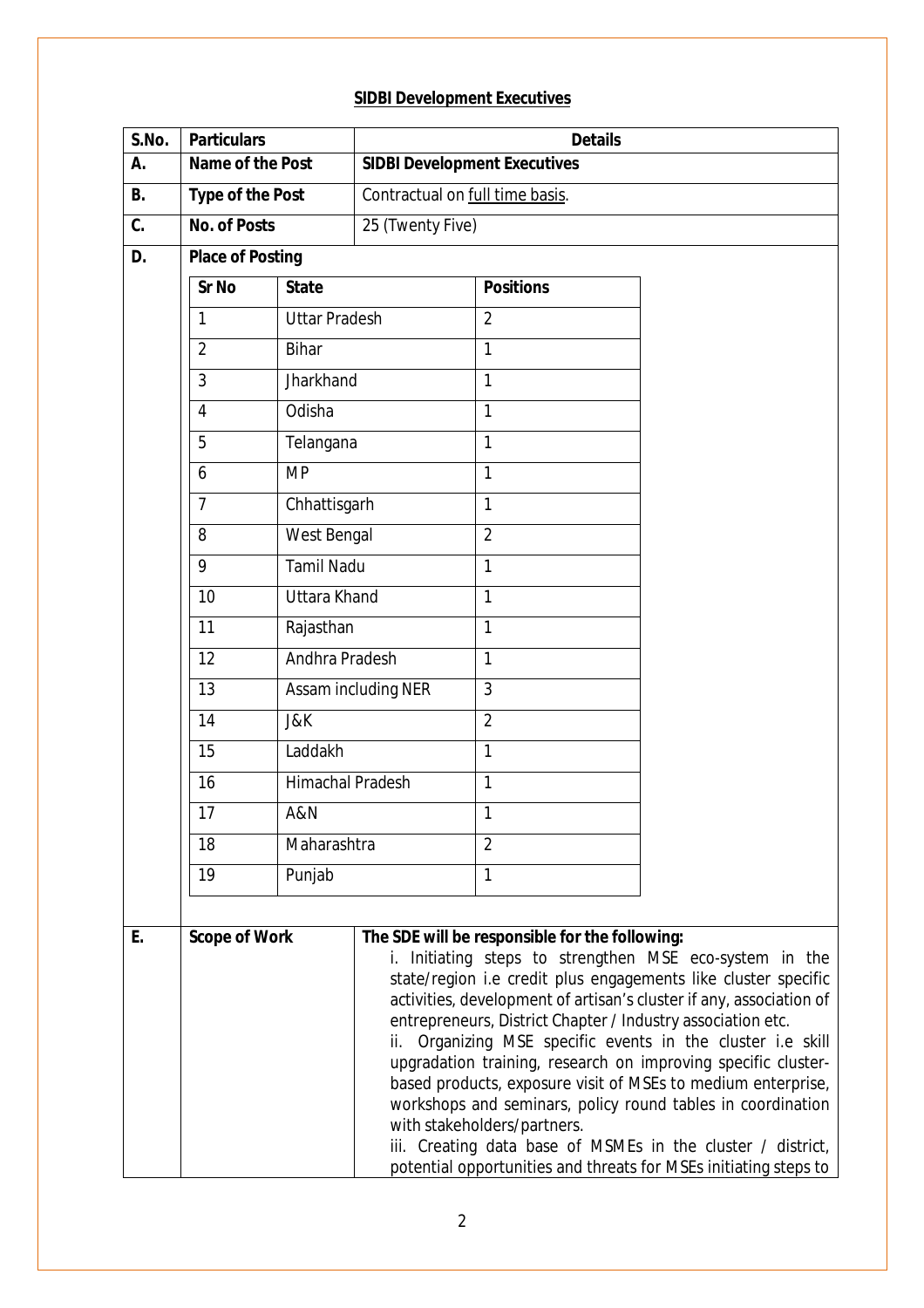|    |                                   |                                            | overcome the potential risk i.e energy saving products,<br>renewable sources of energy.<br>iv. Tracking the growth of MSMEs in the cluster and assessing<br>challenges if any hampering the growth of MSEs in the cluster.<br>Capacity Building of other stakeholders i.e. Industry<br>V.<br>associations, CCCs and other agencies working for MSMEs<br>through training & exposure.<br>vi. Coordination with Head office and Regional Offices providing<br>critical inputs to build the MSME ecosystem in the state/region |
|----|-----------------------------------|--------------------------------------------|-----------------------------------------------------------------------------------------------------------------------------------------------------------------------------------------------------------------------------------------------------------------------------------------------------------------------------------------------------------------------------------------------------------------------------------------------------------------------------------------------------------------------------|
|    | F.<br><b>Eligibility Criteria</b> |                                            |                                                                                                                                                                                                                                                                                                                                                                                                                                                                                                                             |
|    | a                                 | <b>Age Limit</b>                           | Age is not a criteria, but the candidate should have orientation<br>towards developmental engagements                                                                                                                                                                                                                                                                                                                                                                                                                       |
|    | $\mathbf b$                       | <b>Educational</b><br><b>Qualification</b> | Development Professionals with entrepreneurial mindset and<br>having PG in Development Management / Rural Management /<br>Social Work from reputed institutes i.e. IRMA, XIMB, TISS, IIFM,<br>DMI, ISDM, APU or similar other national level institutes                                                                                                                                                                                                                                                                     |
|    | C                                 | <b>Experience</b>                          | Minimum 2 years of experience in micro Enterprise promotion,<br>$\blacksquare$<br>Micro-finance, Rural Livelihoods, Social Research, Rural<br>Marketing, Monitoring & Evaluation etc                                                                                                                                                                                                                                                                                                                                        |
|    | d                                 | <b>Skill</b><br>Requirement                | preferable knowledge of local language and experience of<br>$\blacksquare$<br>working in that state) to enable to depute people who are<br>familiar with local language and micro-enterprise ecosystem of<br>the state                                                                                                                                                                                                                                                                                                      |
| G. | Remuneration                      |                                            | The renumeration would be at market linked compensation. The<br>same shall not be a limiting factor for the right candidate and will be<br>mutually decided on case to case basis.                                                                                                                                                                                                                                                                                                                                          |

## **General Conditions:**

| A | Period of<br>Contract       | The term of the contract would initially be for a period of three years, extendable,<br>at sole discretion of the Bank, for a further period of up to two years. The contract<br>can be terminated at one months' notice on either side or salary and allowances (if<br>any) in lieu thereof.                                             |
|---|-----------------------------|-------------------------------------------------------------------------------------------------------------------------------------------------------------------------------------------------------------------------------------------------------------------------------------------------------------------------------------------|
| B | <b>CTC and</b><br>Increment | The CTC offered is negotiable. Annual CTC will depend upon Experience &<br>Emoluments of candidates in the present employment and place of posting. Salary<br>shall not be a constraint for the right candidate. Annual increment on CTC<br>finalized initially, shall also be considered by the Bank based on the performance<br>review. |

## **Other Conditions:**

| Only one<br>Post to be<br>applied by<br>each<br>candidate | One candidate can apply for only one post under this advertisement. Multiple<br>candidatures, involving one post or several posts shall result in rejection of all<br>applications from the candidate. |
|-----------------------------------------------------------|--------------------------------------------------------------------------------------------------------------------------------------------------------------------------------------------------------|
| <b>Right to</b>                                           | <b>Important:</b> The Bank reserves the right to raise/modify the eligibility criteria                                                                                                                 |
|                                                           | raise/modify the   including educational qualification and minimum work experience in order to                                                                                                         |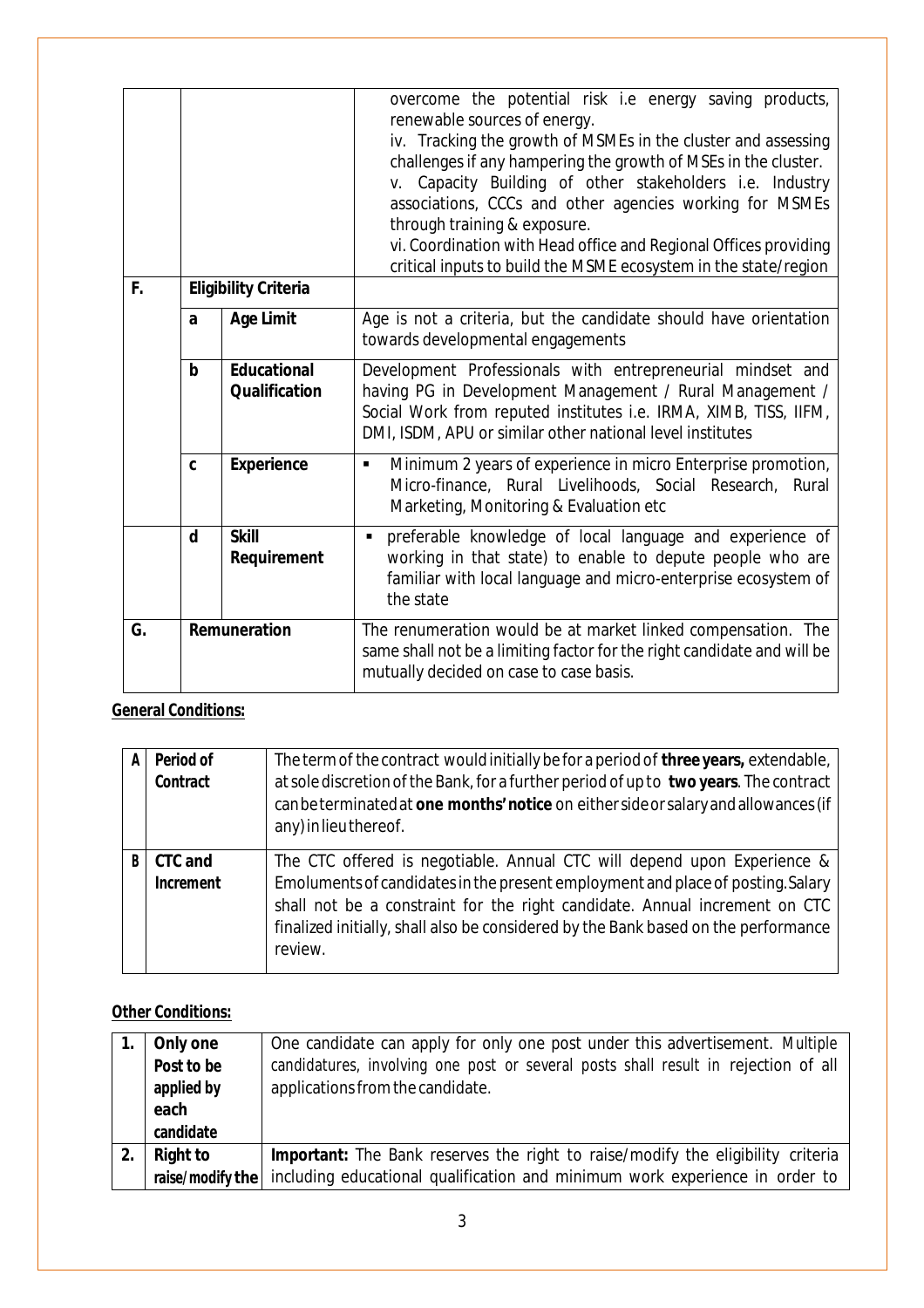|    | eligibility         |      | restrict the number of candidates to be called for Interview, commensurate with the                                                                               |  |  |
|----|---------------------|------|-------------------------------------------------------------------------------------------------------------------------------------------------------------------|--|--|
|    | criteria            |      | number of post s.                                                                                                                                                 |  |  |
| 3. | <b>Selection</b>    |      | Selection would be by way of shortlisting and Personal Interview to be held online                                                                                |  |  |
|    | Procedure           |      | on a suitable date (to be informed in due course) before the Selection Committee.                                                                                 |  |  |
|    |                     |      | The Bank will undertake a preliminary screening of the applications for preparing,                                                                                |  |  |
|    |                     |      | if necessary, to prepare a shortlist of eligible candidates to be called for interview.                                                                           |  |  |
|    |                     |      | Thus, merely fulfilling the requirements laid down in the advertisement would not                                                                                 |  |  |
|    |                     |      | automatically entitle any candidate to be called for interview. The decision of the                                                                               |  |  |
|    |                     |      | bank to call the candidates for the interview shall be final. No correspondence will                                                                              |  |  |
|    |                     |      | be entertained in this regard.<br>Merit List: Merit list for selection will be prepared in descending order on the basis                                          |  |  |
|    |                     |      | of scores obtained in interview only. In case more than one candidate score the cut                                                                               |  |  |
|    |                     |      | -off marks (common marks at cut-off point), such candidates will be ranked                                                                                        |  |  |
|    |                     |      | according to their age in descending order, in the merit.                                                                                                         |  |  |
|    |                     |      | Wait List: SIDBI reserves the right to draw wait lists of candidates in different                                                                                 |  |  |
|    |                     |      | Grades and consider such wait listed candidate(s) for meeting actual requirement.                                                                                 |  |  |
| 4. | <b>HOW TO APPLY</b> | i.   | Duly filled in application (in English or Hindi), as per the format available on the                                                                              |  |  |
|    |                     |      | Bank's website with a recent passport size photograph pasted thereon and                                                                                          |  |  |
|    |                     |      | Curriculum Vitae, bearing full signature of the candidate across the same with date,                                                                              |  |  |
|    |                     |      | should be sent / forwarded only through email at recruitment@sidbi.in on or                                                                                       |  |  |
|    |                     |      | before June 17,2022. While forwarding the respective applications, the subject                                                                                    |  |  |
|    |                     |      | line shall clearly indicate the following details only, viz. "Application for the                                                                                 |  |  |
|    |                     |      | post of << Post Code>>, << Name of the Post>> << Candidate Name>>."                                                                                               |  |  |
|    |                     | ii.  | Applications should be accompanied by self-attested copies of relevant                                                                                            |  |  |
|    |                     |      | certificate(s) / documents, in support of proof of identity, address, age,                                                                                        |  |  |
|    |                     |      | educational qualification (educational certificates/mark -sheets),<br>work                                                                                        |  |  |
|    |                     |      | experience, as mentioned in the application form.                                                                                                                 |  |  |
|    |                     | iii. | An application not accompanied by photocopies/scanned copies (in cases of applied                                                                                 |  |  |
|    |                     |      | online) of relevant certificate(s) / documents, or not in prescribed format or not                                                                                |  |  |
|    |                     |      | signedbythecandidateorincompletein anyrespectorreceivedafterduedatewill                                                                                           |  |  |
|    |                     |      | notbeentertainedunder any circumstances.                                                                                                                          |  |  |
|    |                     | iv.  | Handwritten Applications/ or Curriculum Vitae shall besummarily rejected.                                                                                         |  |  |
|    |                     | ٧.   | The candidates who had already applied / shortlisted / selected / waitlisted need not                                                                             |  |  |
|    |                     |      | to apply again.                                                                                                                                                   |  |  |
| 5. | <b>Others</b>       | i.   | The relevant experience certificate from employer must contain specifically                                                                                       |  |  |
|    |                     |      | that the candidate had experience in that related field as required.                                                                                              |  |  |
|    |                     |      |                                                                                                                                                                   |  |  |
|    |                     |      | ii. The candidate must be a citizen of India.                                                                                                                     |  |  |
|    |                     |      | <b>iii.</b> The number of vacancies mentioned above are provisional and may vary.                                                                                 |  |  |
|    |                     |      | iv. The designations / name of the post mentioned above are only indicative. The                                                                                  |  |  |
|    |                     |      | Bank reserves the right to change the name of post / designation at any time                                                                                      |  |  |
|    |                     |      | without prior notice on the requirement of the Bank.                                                                                                              |  |  |
|    |                     |      | v. Intimation/call letter for interview will be sent by email or will be uploaded on                                                                              |  |  |
|    |                     |      | Bank's website. NO HARD COPY WILL BE SENT.                                                                                                                        |  |  |
|    |                     |      |                                                                                                                                                                   |  |  |
|    |                     |      | vi. Candidates are advised to indicate a working e-mail ID and mobile phone no.<br>in their application under this advertisement and maintain the same active for |  |  |